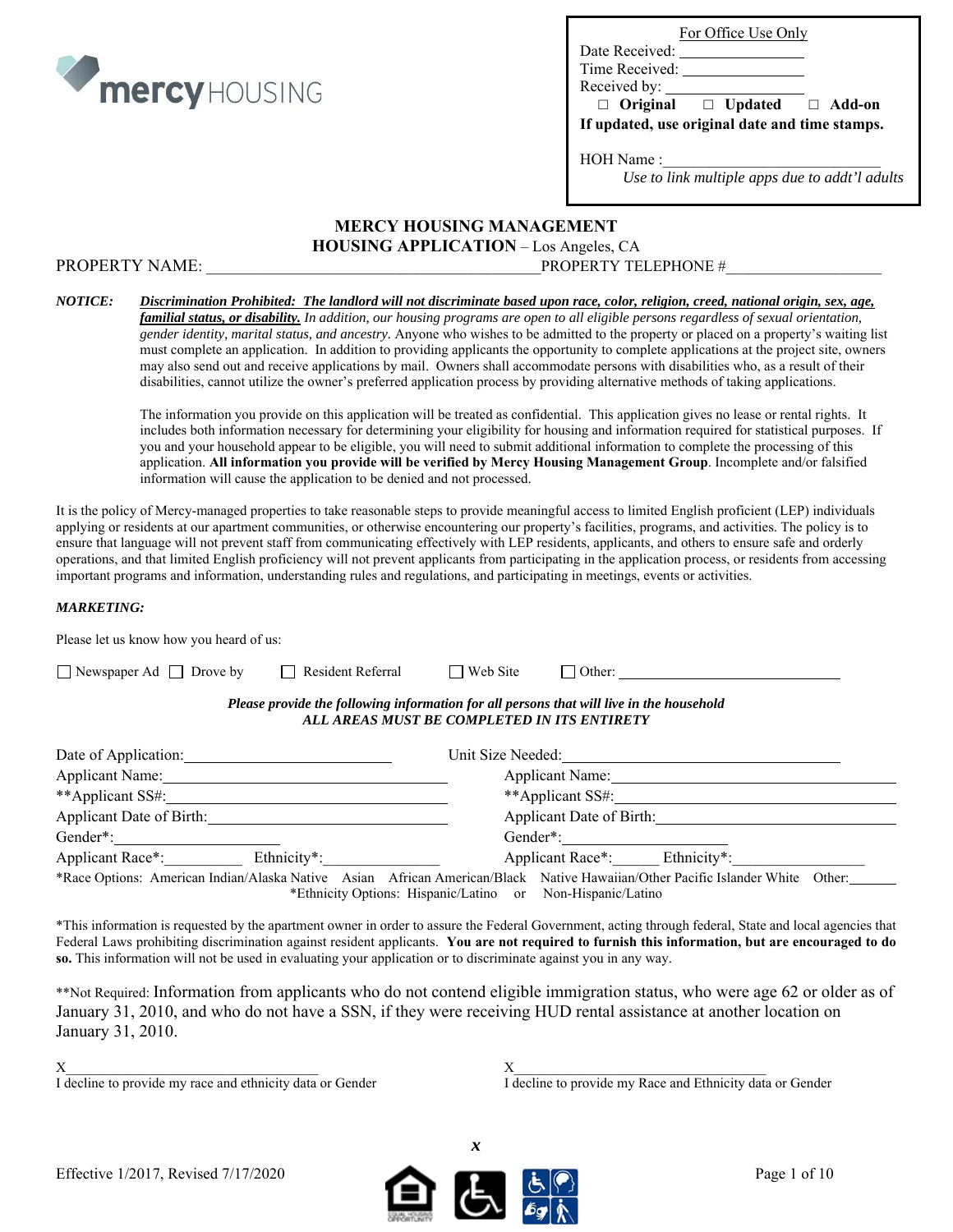*General Information:* Please complete each field below. Answer each question as completely as possible. **Enter N/A for all blank fields.**

| <b>GENERAL INFORMATION</b>                   |                      |                                                                                     |                                                                                                                                                                                       |  |  |
|----------------------------------------------|----------------------|-------------------------------------------------------------------------------------|---------------------------------------------------------------------------------------------------------------------------------------------------------------------------------------|--|--|
|                                              |                      | Applicant                                                                           | Applicant                                                                                                                                                                             |  |  |
| Full Name (First, Middle, Last):             |                      |                                                                                     |                                                                                                                                                                                       |  |  |
| Mailing Address:<br>City, State, Zip:        |                      |                                                                                     |                                                                                                                                                                                       |  |  |
|                                              |                      |                                                                                     |                                                                                                                                                                                       |  |  |
| County:<br>Home Phone:                       |                      |                                                                                     |                                                                                                                                                                                       |  |  |
| Work Phone:                                  |                      |                                                                                     |                                                                                                                                                                                       |  |  |
| Alternate Phone:                             |                      |                                                                                     |                                                                                                                                                                                       |  |  |
| Email:                                       |                      |                                                                                     |                                                                                                                                                                                       |  |  |
| * Marital Status (circle one):               |                      |                                                                                     |                                                                                                                                                                                       |  |  |
| *You are not required to furnish this        |                      | Single, Separated: as of_________, Married,<br>Divorced: as of ___________, Widowed | Single, Separated: as of_________, Married,<br>Divorced: as of __________, Widowed                                                                                                    |  |  |
| information, but are encouraged to do so.    |                      |                                                                                     |                                                                                                                                                                                       |  |  |
| Applicant                                    | Applicant            |                                                                                     |                                                                                                                                                                                       |  |  |
| $\Box$ Yes $\Box$ No                         | $\Box$ Yes $\Box$ No | Are you a student enrolled in an institute of higher education?                     |                                                                                                                                                                                       |  |  |
| $\Box$ Yes $\Box$ No                         | $\Box$ Yes $\Box$ No |                                                                                     | Are all household members U.S. Citizens? (N/A for PRAC 202/811 & Tax Credit)                                                                                                          |  |  |
| $\Box$ Yes $\Box$ No                         | $\Box$ Yes $\Box$ No |                                                                                     | Do you anticipate a change in household composition (i.e., addition of adult household<br>member, household member moving out, birth or adoption of child, etc.) in the next twelve   |  |  |
| $\Box$ Yes $\Box$ No                         | $\Box$ Yes $\Box$ No | (including cash) for less than fair market value during the last two (2) years?     | Have you or any household member disposed of, sold, donated, or gifted any assets<br>Explain:                                                                                         |  |  |
| $\Box$ Yes $\Box$ No                         | $\Box$ Yes $\Box$ No |                                                                                     | Have you ever been convicted of a felony or do you have a criminal history? If yes,                                                                                                   |  |  |
| $\Box$ Yes $\Box$ No                         | $\Box$ Yes $\Box$ No | enjoyment of the property by other residents?                                       | Do you or any household member currently engage in the illegal use of drugs or your/their<br>behavior from this illegal use interferes with the health, safety, and right to peaceful |  |  |
| $\Box$ Yes $\Box$ No                         | $\Box$ Yes $\Box$ No | related criminal activity?                                                          | Have you been evicted in the last three years from federally-assisted housing for drug-                                                                                               |  |  |
| $\Box$ Yes $\Box$ No                         | $\Box$ Yes $\Box$ No | residents?                                                                          | Have you or anyone in your household's behavior, from abuse or pattern of abuse of<br>alcohol, interfered with the health, safety, and right to peaceful enjoyment by other           |  |  |
| $\Box$ Yes $\Box$ No                         | $\Box$ Yes $\Box$ No | procedures?                                                                         | Has your tenancy or government assistance in a subsidized housing program ever been<br>terminated for fraud, non-payment of rent, or failure to comply with recertification           |  |  |
| $\Box$ Yes $\Box$ No<br>$\Box$ Yes $\Box$ No |                      | Offender's Registration in any State?                                               | Are you or anyone in your household subject to a Nationwide State lifetime Sexual                                                                                                     |  |  |
| $\Box$ Yes $\Box$ No                         | $\Box$ Yes $\Box$ No | Will this apartment be your sole place of residency?                                |                                                                                                                                                                                       |  |  |
| $\Box$ Yes $\Box$ No                         | $\Box$ Yes $\Box$ No |                                                                                     | Have you been involuntarily displaced by Government Action or Natural Disaster?                                                                                                       |  |  |
| $\Box$ Yes $\Box$ No                         | $\Box$ Yes $\Box$ No |                                                                                     | Are you a U.S. Veteran and/or in Active Duty? (Optional)                                                                                                                              |  |  |

Yes No Yes No Do you have an **existing** Section 8 voucher?

Effective 1/2017, Revised  $7/17/2020$  Page 2 of 10

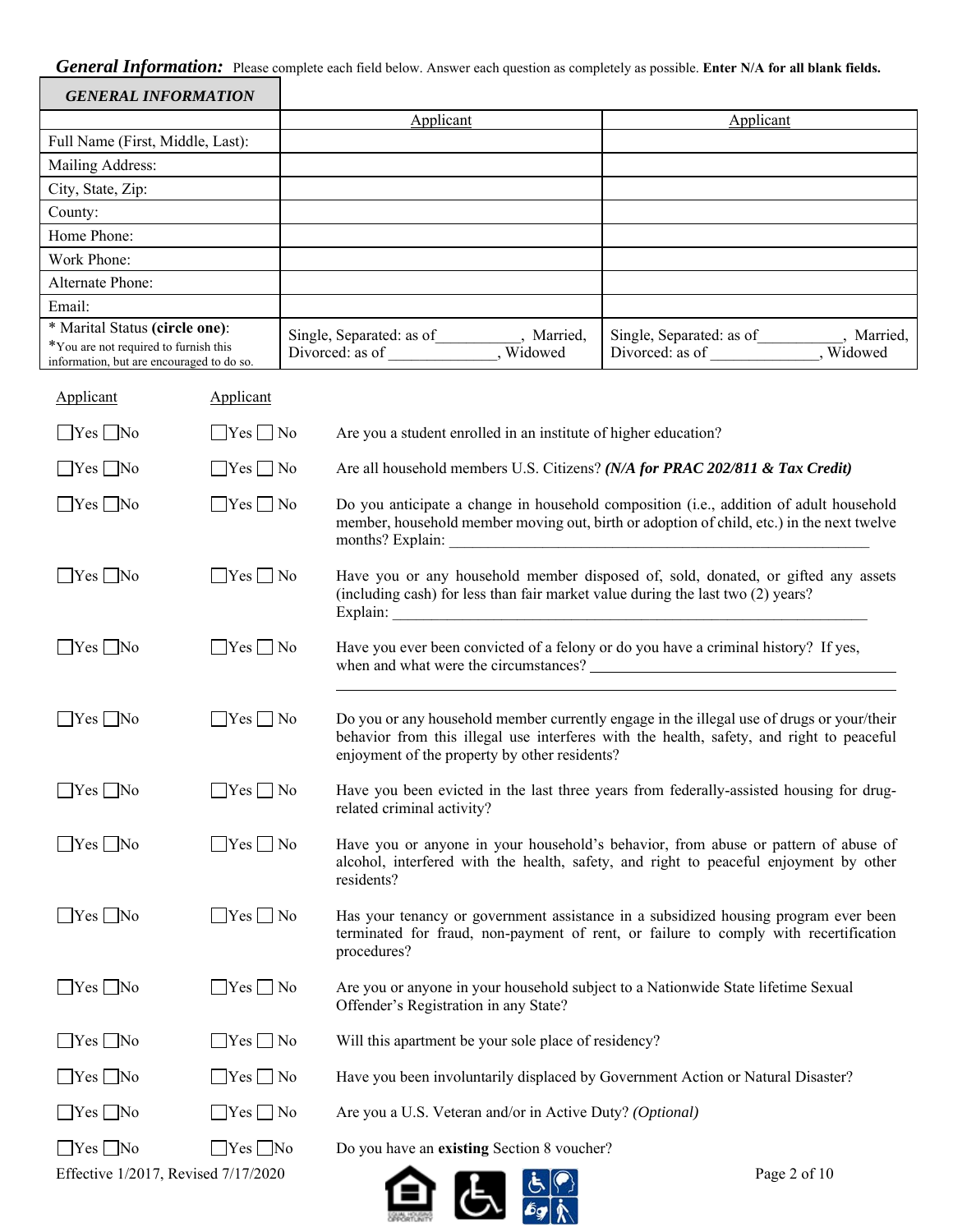## *Employment Status:*

Please answer each applicable question if you are **currently employed or have been employed within the last year**. Enter **N/A** for fields that **do not apply**. If you have been **unemployed over the last year or have never worked**, enter **N/A in ALL fields**.

| <b>EMPLOYMENT STATUS</b>                                                                                                   |           |           |
|----------------------------------------------------------------------------------------------------------------------------|-----------|-----------|
|                                                                                                                            | Applicant | Applicant |
| Are you currently employed? If yes, where?                                                                                 |           |           |
| If employed, what is your occupation?                                                                                      |           |           |
| If employed, list current wage and frequency:                                                                              |           |           |
| If unemployed within last year, enter last day<br>worked. Otherwise enter N/A.                                             |           |           |
| If unemployed, did you receive layoff notice?                                                                              |           |           |
| Are you receiving unemployment benefits?                                                                                   |           |           |
| If<br>unemployed, have you received<br>any<br>employment income in the past 12 months? If yes,<br>from what source $(s)$ ? |           |           |
| If unemployed, why?( <i>IDAHO only</i> )<br>Otherwise, enter N/A here:                                                     |           |           |

## *Income/Cash Benefits:*

Please enter dollar amounts as *estimated GROSS monthly* figures for *all sources of income.* Please round your figures to the nearest dollar amount. **For income that does not apply, enter zero (0) in each field. Do not use N/A in this section.** 

## *INCOME/CASH BENEFITS*

|                                      | Applicant | Applicant |  |
|--------------------------------------|-----------|-----------|--|
| Alimony                              |           |           |  |
| Business/Self-Employment - NET       |           |           |  |
| Child Support Income                 |           |           |  |
| <b>Employment Wage Earnings</b>      |           |           |  |
| Pension Income                       |           |           |  |
| Recurring Assistance from Others     |           |           |  |
| Retirement Income                    | ъ.        |           |  |
| School Financial Assistance          |           |           |  |
| Social Security Benefits             |           |           |  |
| SSI Benefits                         | ה         |           |  |
| TANF/AFDC/Monetary Public Assistance | ה.        |           |  |
| Tribal per Capita Income             |           |           |  |
| Unearned Income for Members Under18  |           |           |  |
| <b>Unemployment Benefits</b>         |           |           |  |
| Veterans Benefits                    |           |           |  |
| <b>Other Income</b>                  | ъ         |           |  |
|                                      |           |           |  |
| <b>TOTAL MONTHLY INCOME</b>          |           |           |  |

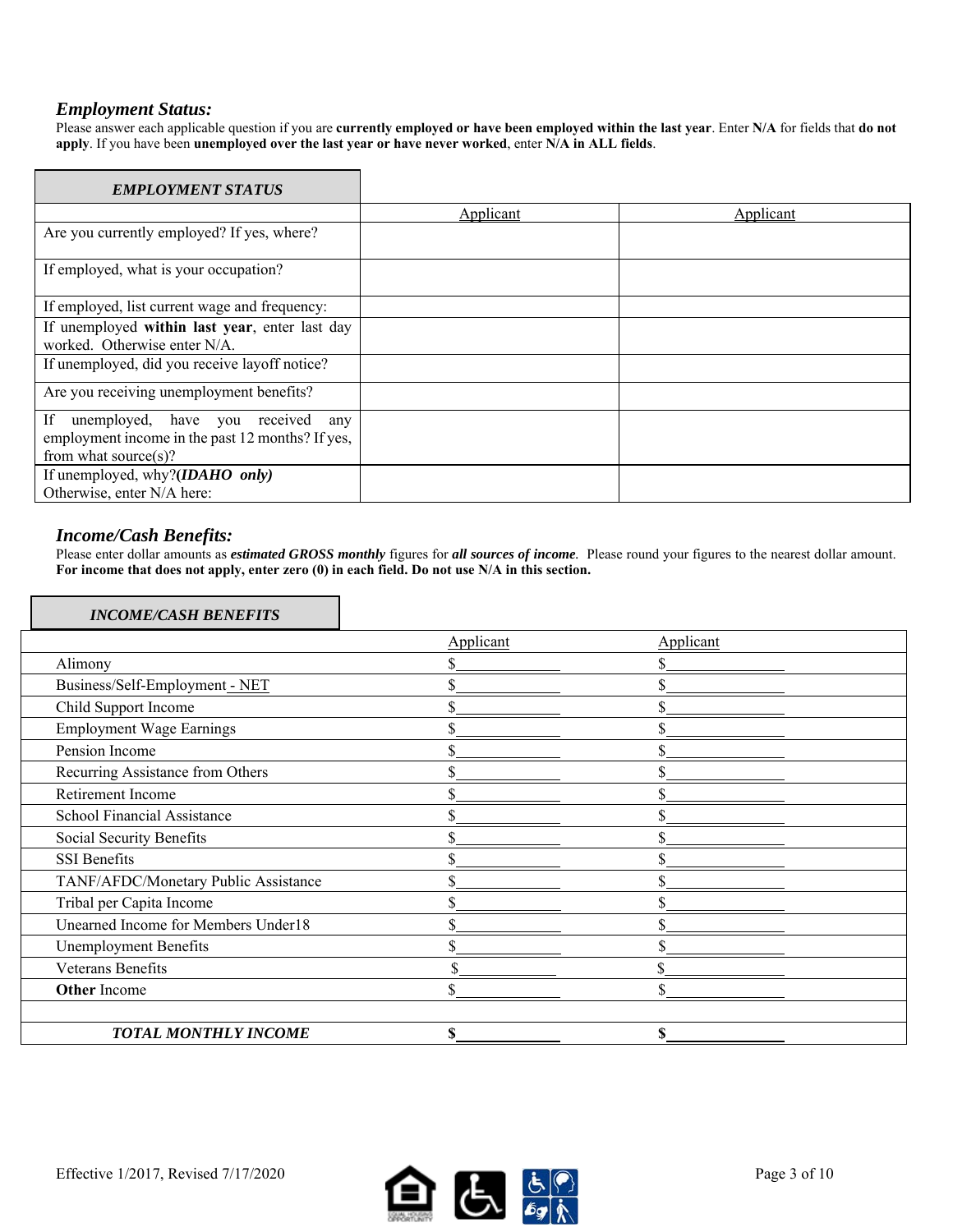## *Assets:*

List **each** household member (including minors) & indicate assets held for each member in the asset table below. \***Type of assets to include: checking, savings, money market, house, land, stocks, bonds, certificates of deposit, retirement, pension funds, insurance policies, trusts, annuities, pay cards, prepaid debit cards, cash or other forms of capital investments**. DO NOT LIST THE VALUE OF PERSONAL AUTOMOBILES OR HOUSEHOLD FURNISHINGS. **[NOTE: Each member must be listed. Enter member name in designated field followed by "None" in the Type of Asset field for those who do not have any. Otherwise, list assets held per member & value]** 

| <b>HOUSEHOLD ASSETS</b> |                |              |
|-------------------------|----------------|--------------|
| Household Member's Name | Type of Asset* | Value $(\$)$ |
|                         |                |              |
|                         |                |              |
|                         |                |              |
|                         |                |              |
|                         |                |              |
|                         |                |              |

## *Household Composition:*

In the table below, list the additional household members who will reside in the household not already listed on page 1 or on an additional application. **Include total number of household members in field at bottom of table to include members who may be listed on an additional application. Please also include any "unborn" children.** 

| <b>HOUSEHOLD COMPOSITION</b>                                |                |                   |     |                       |                                 |                                                 |                                                                                         |                    |                          |
|-------------------------------------------------------------|----------------|-------------------|-----|-----------------------|---------------------------------|-------------------------------------------------|-----------------------------------------------------------------------------------------|--------------------|--------------------------|
| Name<br>(First/Last)                                        | *Gender<br>M/F | <b>Birth date</b> | Age | Grade<br>in<br>School | Do you<br>have full<br>custody? | If not,<br>list<br>percent<br>age of<br>custody | **Social Security<br><b>Number</b><br>(Required for<br><b>ALL</b> Household<br>members) | *Race<br>(See Pg1) | *Ethnicity<br>(See Pg 1) |
| a.                                                          |                |                   |     |                       |                                 |                                                 |                                                                                         |                    |                          |
| b.                                                          |                |                   |     |                       |                                 |                                                 |                                                                                         |                    |                          |
| c.                                                          |                |                   |     |                       |                                 |                                                 |                                                                                         |                    |                          |
| d.                                                          |                |                   |     |                       |                                 |                                                 |                                                                                         |                    |                          |
| e.                                                          |                |                   |     |                       |                                 |                                                 |                                                                                         |                    |                          |
| f.                                                          |                |                   |     |                       |                                 |                                                 |                                                                                         |                    |                          |
| Total # of HH Members<br><b>Include Members on page one</b> |                |                   |     |                       |                                 |                                                 |                                                                                         |                    |                          |

Household Member #: a. , b. , c. , d. , e. , f. **\*I decline to provide my Gender, Race and Ethnicity data (Each Household Member has the option to sign above if they're declining to provide this information.)** 

**\*\*Not Required: Information from applicants who do not contend eligible immigration status, who were age 62 or older as of January 31, 2010, and who do not have a SSN, if they were receiving HUD rental assistance at another location on January 31, 2010.**

## *Special Needs (Optional):*

Please answer the following questions.

Are you or another household member disabled?  $\Box$  Yes  $\Box$  No

Effective 1/2017, Revised  $7/17/2020$  Page 4 of 10 Do you or a household member require a special accommodation in your unit or need accessible features in the unit?

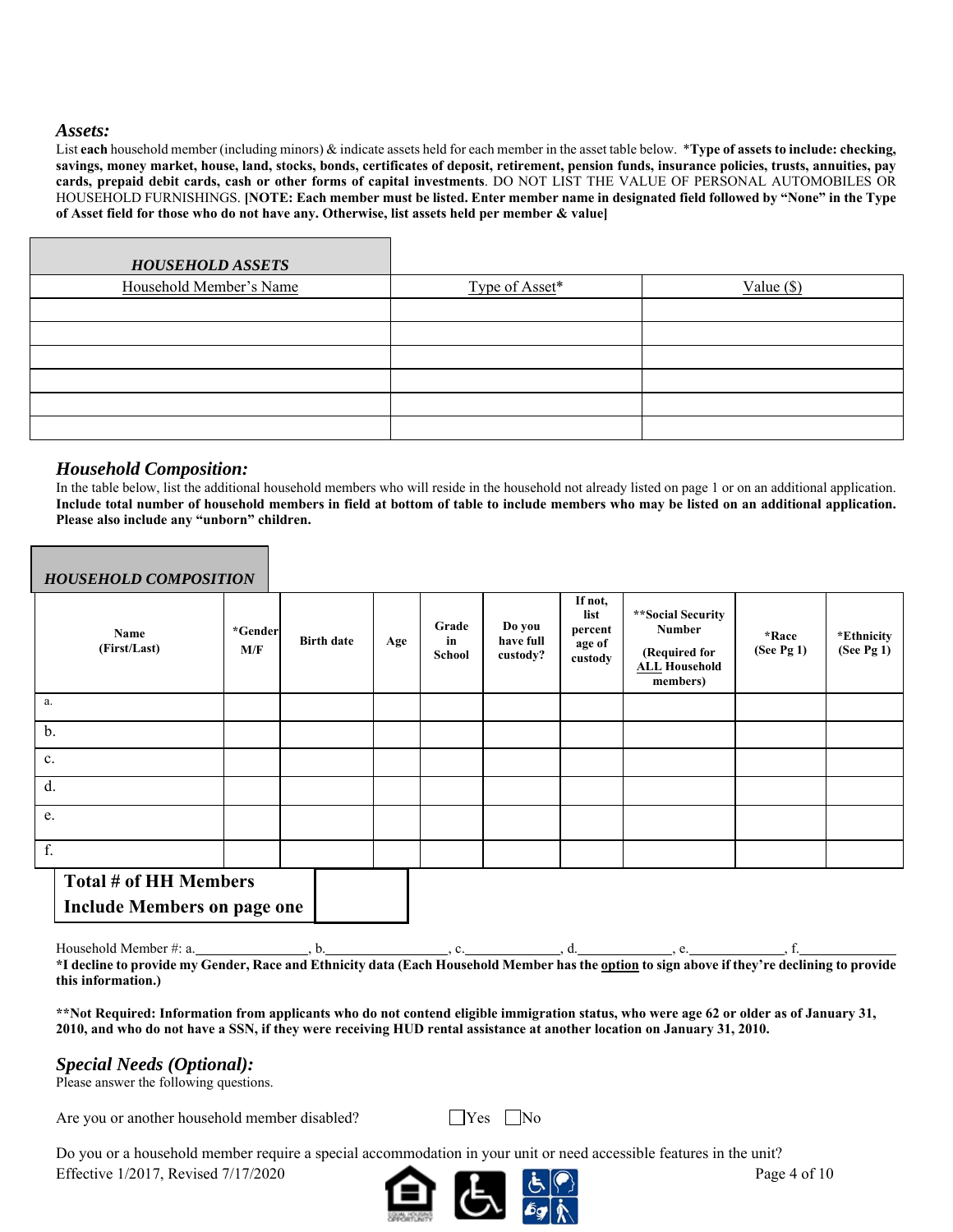## *Special Needs (Optional) Continued:*

*If yes, select applicable accessibility needs below:* 

| Accommodation                         |
|---------------------------------------|
| Wheelchair Accessible                 |
| Walker/Cane Accessible                |
| Other Mobility Impairment Accessible  |
| Other Vision Impairment Accessible    |
| Other Hearing Impairment Accessible   |
| Other Permanent Disability Accessible |
| <b>Accessible Parking Space</b>       |
| Live-in Attendant                     |

*If attendant is needed, please give name of attendant & ordering physician:* 

Name and Phone Number of Physician

## *Emergency Contact (Optional):*

Please list the name and phone number of the person we should contact if we cannot reach you in the event of an emergency.

 $\mathcal{L}_\text{max}$  , and the contract of the contract of the contract of the contract of the contract of the contract of the contract of the contract of the contract of the contract of the contract of the contract of the contr

First/Last Name Phone Number

 $\overline{a}$ 

## *Expenses (HUD-assisted units only):*

Please enter dollar amount as *estimated monthly* figure for *all applicable expenses.* **For fields that do not apply, enter zero (0). Do not use N/A in this section.** 

| <b>EXPENSES</b>                                   |                  |           |  |
|---------------------------------------------------|------------------|-----------|--|
|                                                   | <b>Applicant</b> | Applicant |  |
| Caregiver/Caregiver Duties                        |                  |           |  |
| Child Care                                        |                  |           |  |
| Companion Animal Related                          |                  |           |  |
| Dependent Care                                    |                  |           |  |
| Disability Related Equipment                      |                  |           |  |
| Disability Related-Other                          |                  |           |  |
| Health Insurance Related- Other                   |                  |           |  |
| Medical Related-Other                             |                  |           |  |
| Medicare Premium                                  |                  |           |  |
| Other Anticipated Medical                         |                  |           |  |
| Over-the-Counter Medication Approved by Physician |                  |           |  |
| Prescription Medication                           |                  |           |  |
| Service Animal Related                            |                  | ሖ         |  |
|                                                   |                  |           |  |
| <b>TOTAL MONTHLY EXPENSE</b>                      | ፍ                | \$        |  |

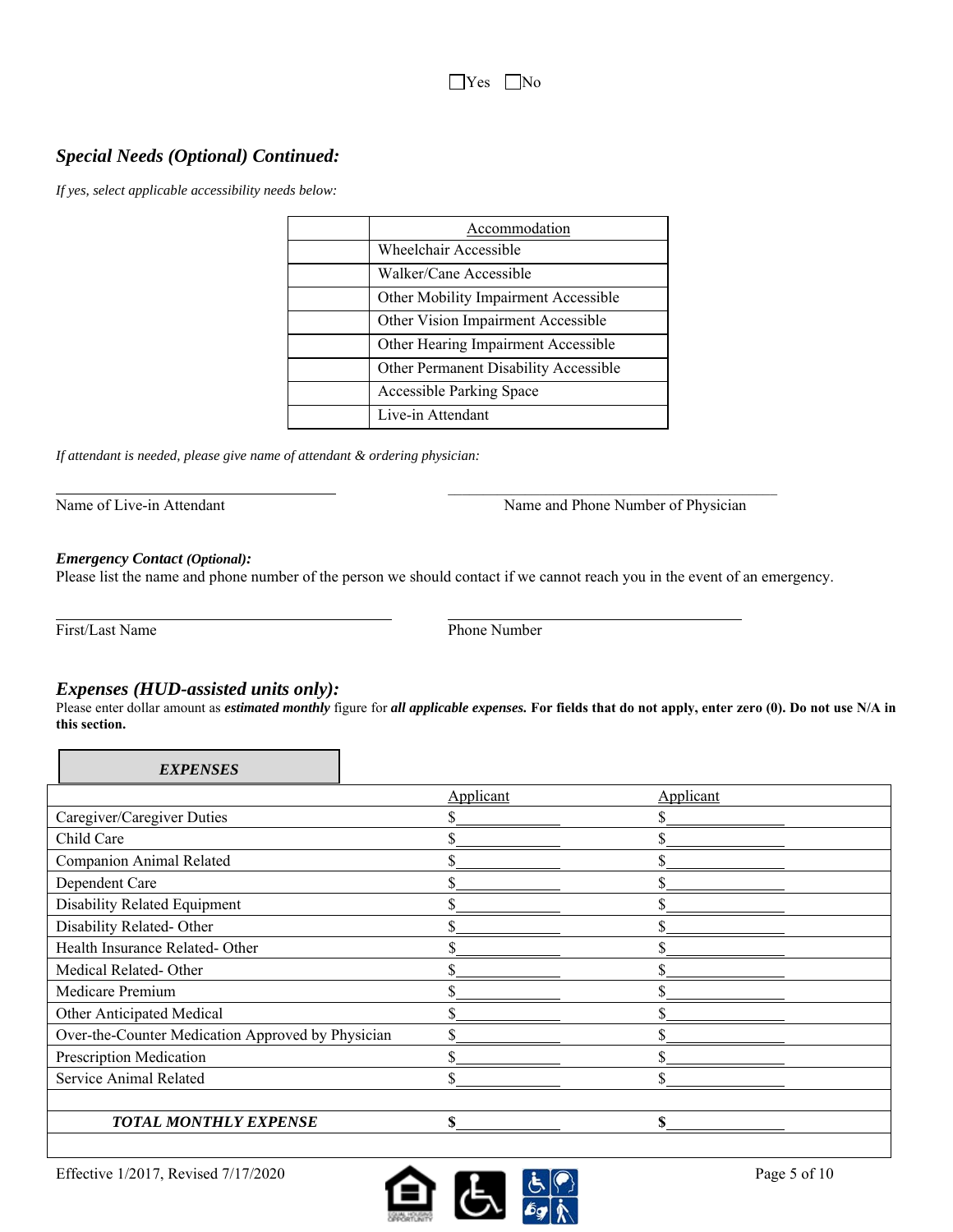*Residential History:* Please provide consecutive residential history. **This includes the addresses for family/friends you reside with, whether or not you pay rent, current/previous landlords & homeless shelters.** 

| <b>RESIDENTIAL HISTORY</b>                                      |                                      |                                      |
|-----------------------------------------------------------------|--------------------------------------|--------------------------------------|
|                                                                 | Applicant                            | Applicant                            |
| Name of CURRENT Housing Provider OR<br>Property:                |                                      |                                      |
| List affiliation (circle one):                                  | Family/Friend/Landlord/Owned/Shelter | Family/Friend/Landlord/Owned/Shelter |
| Address of Provider:                                            |                                      |                                      |
| Address of Applicant (if different):                            |                                      |                                      |
| Provider/Property Phone Number:                                 |                                      |                                      |
| Dates of Occupancy:<br>$(mm/yy - mm/yy)$                        |                                      |                                      |
| Did you pay rent? If so, how much per month?                    |                                      |                                      |
| Where you evicted or is eviction pending? If<br>so, why?        |                                      |                                      |
|                                                                 | Applicant                            | Applicant                            |
| Name of PREVIOUS Housing Provider OR<br>Property:               |                                      |                                      |
| List affiliation (circle one):                                  | Family/Friend/Landlord/Owned/Shelter | Family/Friend/Landlord/Owned/Shelter |
| Address of Provider:                                            |                                      |                                      |
| Address of Applicant (if different):                            |                                      |                                      |
| Provider/Property Phone Number:                                 |                                      |                                      |
| Dates of Occupancy:<br>$(mm/yy - mm/yy)$                        |                                      |                                      |
| Did you pay rent? If so, how much per month?                    |                                      |                                      |
| Were you evicted or is eviction pending? If so,<br>explain why: |                                      |                                      |
|                                                                 | Applicant                            | Applicant                            |
| Name of PREVIOUS Housing Provider OR<br>Property                |                                      |                                      |
| List affiliation (circle one):                                  | Family/Friend/Landlord/Owned/Shelter | Family/Friend/Landlord/Owned/Shelter |
| Address of Provider:                                            |                                      |                                      |
| Address of Applicant (if different):                            |                                      |                                      |
| Provider/Property Phone Number:                                 |                                      |                                      |
| Dates of Occupancy:<br>$(mm/yy - mm/yy)$                        |                                      |                                      |

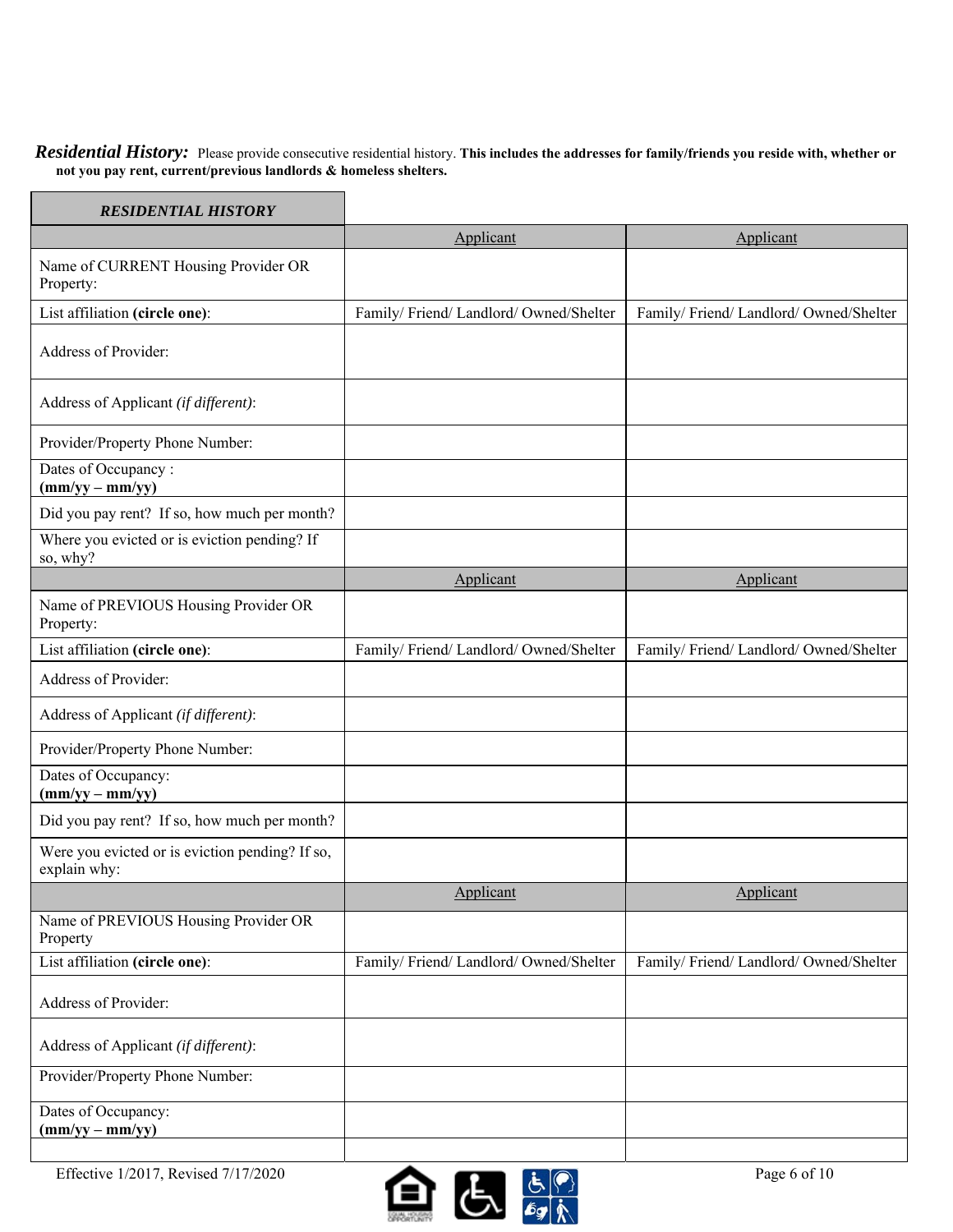| Did you pay rent? If so, how much per month?                    |  |
|-----------------------------------------------------------------|--|
| Were you evicted or is eviction pending? If so,<br>explain why: |  |

## **Please list all states and** *counties* **you, and all household members, have resided in:**

| <b>Applicant 1:</b> |                |                |                |                |  |
|---------------------|----------------|----------------|----------------|----------------|--|
| ST:                 | ST:            | ST:            | ST:            | ST:            |  |
| <b>COUNTY:</b>      | COUNTY:        | <b>COUNTY:</b> | <b>COUNTY:</b> | COUNTY:        |  |
| <b>Applicant 2:</b> |                |                |                |                |  |
| ST:                 | ST:            | ST:            | ST:            | ST:            |  |
| <b>COUNTY:</b>      | <b>COUNTY:</b> | <b>COUNTY:</b> | <b>COUNTY:</b> | <b>COUNTY:</b> |  |

## *POLICY STATEMENT & CERTIFICATION*

Any general information included as part of an individual household member's records will be made accessible between departments. Other information not routinely in a household's records may be shared between professional staff on a need-to-know basis at the discretion of the department or site head staff person. Information, which involves criminal acts, including use of physical force, offenses against other persons, child abuse and neglect, etc., will be automatically reported to appropriate authorities as required by law.

I/We am/are applying for housing and state that all information provided herein is true, accurate, and complete to the best of my knowledge and belief. Application includes pages 1 through 6 of this application. The information obtained will be used for management purposes only and will be held in confidence.

Acknowledgment of being informed of the above:

Signature of Applicant Date

l

l

Signature of Applicant Date

## **ACKNOWLEDGEMENT**

**Any changes to your income, assets, household composition or student status from the date you signed your application up to your move in date, must be reported to Mercy Housing Management. Failure to do so could result in denial of your move in. If after move in we discover that changes were not reported, Mercy Housing Management may be required to take steps that could result in eviction.** 

**Initials Initials** 

#### *PENALTIES FOR MISUSING THIS CONSENT*

*Title 18, Section 1001 of the U.S. Code states that a person is guilty of a felony for knowingly and willingly making false or fraudulent statements to any department of the United States Government. HUD and any owner (or any employee of HUD or the owner) may be subject to penalties for unauthorized disclosures or improper use of information collected based on the consent form. Use of the information collected based on this verification form is restricted to the purposes cited above. Any person, who knowingly or willingly requests, obtains or discloses any information under false pretenses concerning an applicant or participant may be subject to a misdemeanor and fined not more than \$5,000. Any applicant or participant affected by negligent disclosure of information may bring civil action for damages, and seek other relief, as may be appropriate, against the officer or employee of HUD or the owner responsible for the unauthorized disclosure or improper use. Penalty provisions for misusing the social security number are contained in the \*\*Social Security Act at 208 (a) (6), (7) and (8). Violation of these provisions are cited as violations of 42 U.S.C. 408 (a) (6), (7) and (8) \*\*. 6/29/2007* 

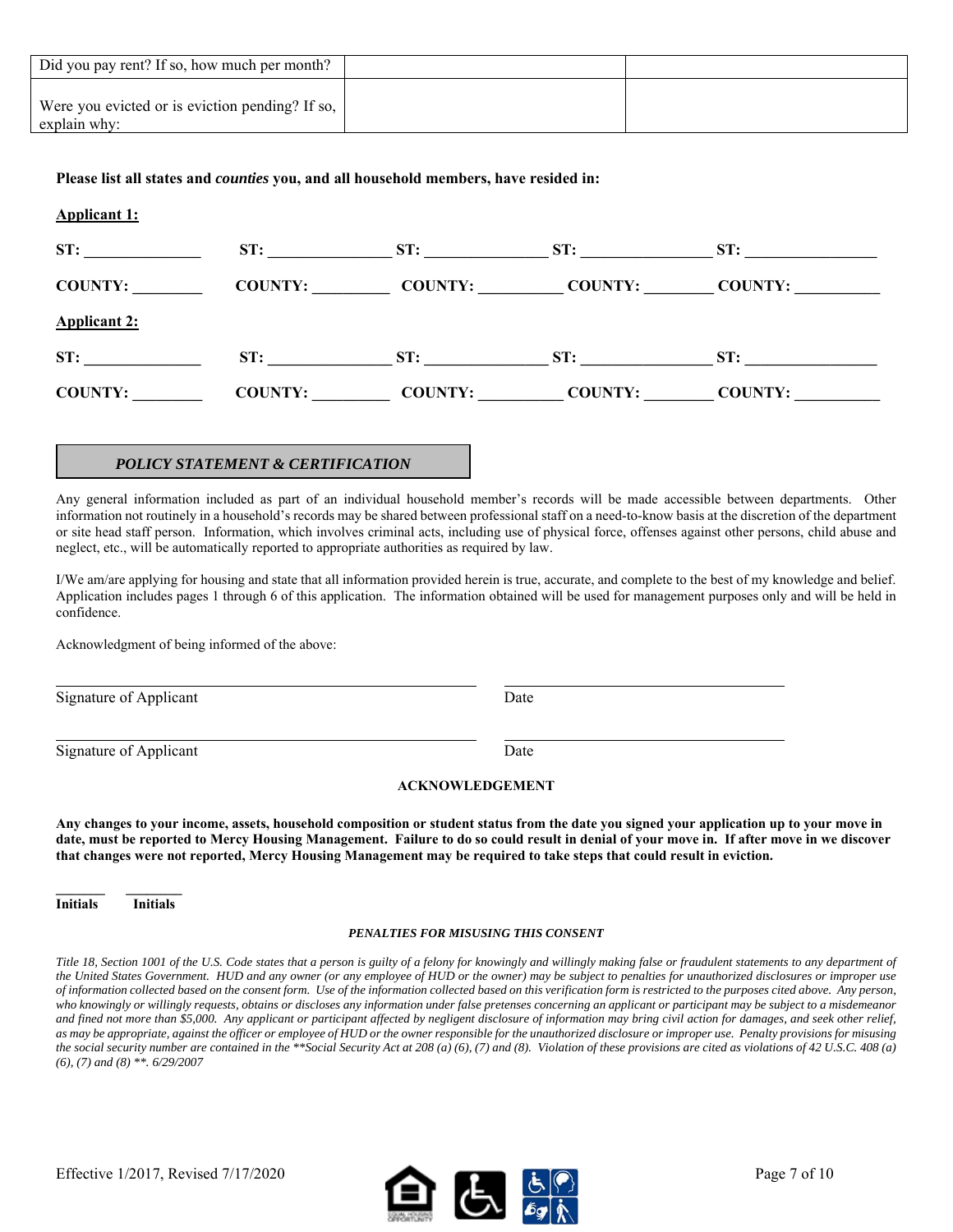## **APPLICATION CLARIFICATION NOTES**

This section is to be used only to clarify items listed on the application itself.

| Item: |  |  |
|-------|--|--|
|       |  |  |
|       |  |  |
|       |  |  |
|       |  |  |
|       |  |  |

Item:

| Item: |  |
|-------|--|
|       |  |
|       |  |
|       |  |
|       |  |
|       |  |

| Item: |  |
|-------|--|
|       |  |
|       |  |
|       |  |
|       |  |
|       |  |

| Item: |  |
|-------|--|
|       |  |
|       |  |
|       |  |
|       |  |
|       |  |

| Item: |  |
|-------|--|
|       |  |
|       |  |
|       |  |
|       |  |

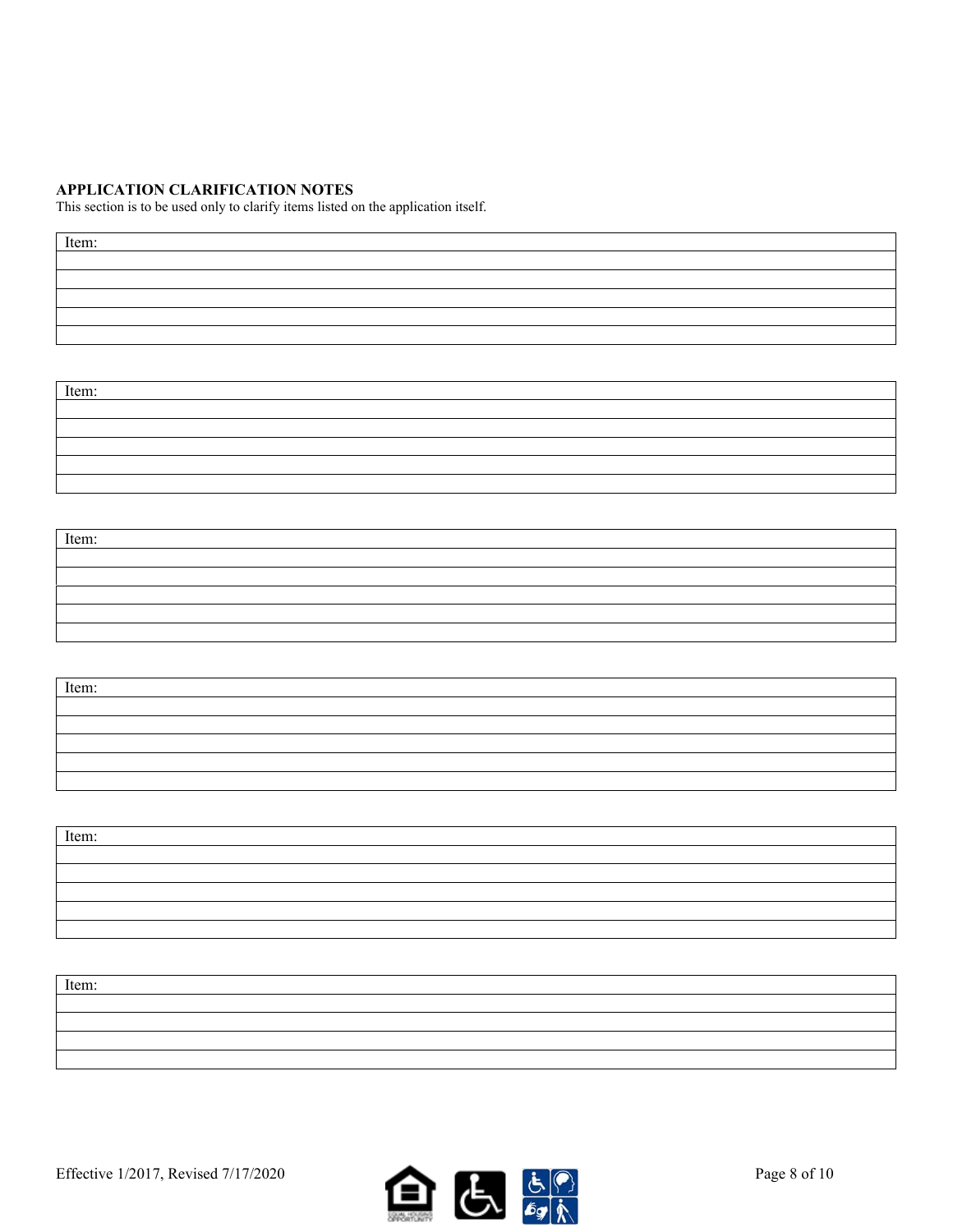

# **NOTICE OF RIGHT TO REASONABLE ACCOMMODATION/MODIFICATION**

## **If you have a disability and as a result of your disability you need . . .**

- a change in the rules or policies or how we do things that would give you an equal opportunity to use and enjoy the housing and facilities at this housing development or take part in programs on site,
- a change or repair in your apartment or a special type of apartment that would give you an equal opportunity to use and enjoy the housing and facilities at this housing development or take part in programs on site,
- a change or repair to some other part of the housing site that would give you an equal opportunity to use and enjoy the housing and facilities at this housing development or take part in programs on site.

If you can show that you have a disability and if your request is reasonable **(\*does not pose "an undue financial or administrative burden")**, we will try to make the changes you request.

We will give you an answer in 10 working days unless there is a need for verification of the request. In that case, the response time is 15 working days unless there is a problem getting the information we need or unless you agree to a longer time. We will let you know if we need more information or verification from you or if we would like to talk to you about other ways to meet your needs.

If we turn down your request, we will explain the reasons and you can give us more information if you think that will help.

If you need help filling out a REASONABLE ACCOMMODATION/MODIFICATION REQUEST FORM or if you want to give us your request in some other way, we will help you.

 You can get a REASONABLE ACCOMMODATION/MODIFICATION REQUEST FORM at the Property office

 Or by emailing 504adacoordinator@mercyhousing.org Fax: (877)-245-7121

**NOTE: All information you provide will be kept confidential and be used only to help you have an equal opportunity to use and enjoy your housing and the common areas.**